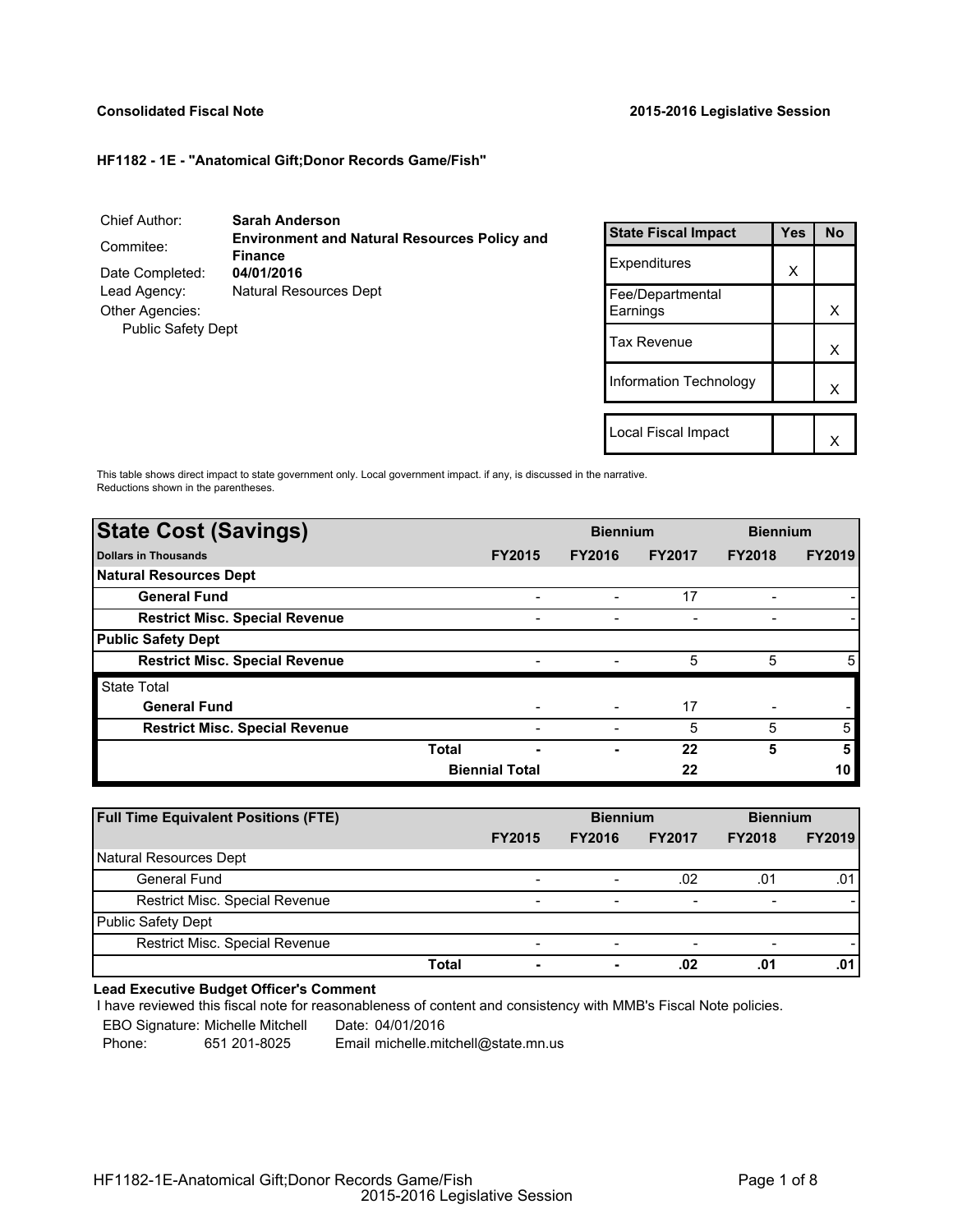# **State Cost (Savings) Calculation Details**

This table shows direct impact to state government only. Local government impact, if any, is discussed in the narrative. Reductions are shown in parentheses.

\*Transfers In/Out and Absorbed Costs are only displayed when reported.

| State Cost (Savings) = 1-2                        |              |                          | <b>Biennium</b>          |                   | <b>Biennium</b>          |                |
|---------------------------------------------------|--------------|--------------------------|--------------------------|-------------------|--------------------------|----------------|
| <b>Dollars in Thousands</b>                       |              | <b>FY2015</b>            | <b>FY2016</b>            | <b>FY2017</b>     | <b>FY2018</b>            | <b>FY2019</b>  |
| <b>Natural Resources Dept</b>                     |              |                          |                          |                   |                          |                |
| <b>General Fund</b>                               |              |                          | $\overline{a}$           | 17                | $\overline{a}$           |                |
| Restrict Misc. Special Revenue                    |              |                          |                          |                   |                          |                |
| <b>Public Safety Dept</b>                         |              |                          |                          |                   |                          |                |
| Restrict Misc. Special Revenue                    |              | $\overline{\phantom{a}}$ | $\blacksquare$           | 5                 | 5                        | 5 <sup>5</sup> |
|                                                   | <b>Total</b> |                          |                          | 22                | 5                        | 5              |
|                                                   |              | <b>Biennial Total</b>    |                          | 22                |                          | 10             |
| 1 - Expenditures, Absorbed Costs*, Transfers Out* |              |                          |                          |                   |                          |                |
| Natural Resources Dept                            |              |                          |                          |                   |                          |                |
| <b>General Fund</b>                               |              | $\overline{\phantom{a}}$ | $\blacksquare$           | 17                | $\overline{\phantom{a}}$ |                |
| Restrict Misc. Special Revenue                    |              |                          |                          | 5                 | 5                        | 5              |
| <b>Public Safety Dept</b>                         |              |                          |                          |                   |                          |                |
| Restrict Misc. Special Revenue                    |              |                          |                          |                   |                          |                |
| Expenditures                                      |              | $\overline{a}$           | $\blacksquare$           | $\qquad \qquad -$ | $\overline{\phantom{a}}$ |                |
| <b>Transfers Out</b>                              |              | $\overline{\phantom{a}}$ | $\overline{\phantom{a}}$ | 5                 | 5                        | 5              |
|                                                   | <b>Total</b> |                          |                          | 27                | 10                       | 10             |
|                                                   |              | <b>Biennial Total</b>    |                          | 27                |                          | 20             |
| 2 - Revenues, Transfers In*                       |              |                          |                          |                   |                          |                |
| Natural Resources Dept                            |              |                          |                          |                   |                          |                |
| <b>General Fund</b>                               |              |                          | $\overline{\phantom{a}}$ | $\blacksquare$    | $\overline{a}$           |                |
| Restrict Misc. Special Revenue                    |              | $\overline{a}$           | $\overline{a}$           | 5                 | 5                        | 5              |
| <b>Public Safety Dept</b>                         |              |                          |                          |                   |                          |                |
| Restrict Misc. Special Revenue                    |              |                          | $\overline{a}$           | $\overline{a}$    | $\overline{\phantom{0}}$ |                |
|                                                   | <b>Total</b> |                          | ۳                        | 5                 | 5                        | 5              |
|                                                   |              | <b>Biennial Total</b>    |                          | 5                 |                          | 10             |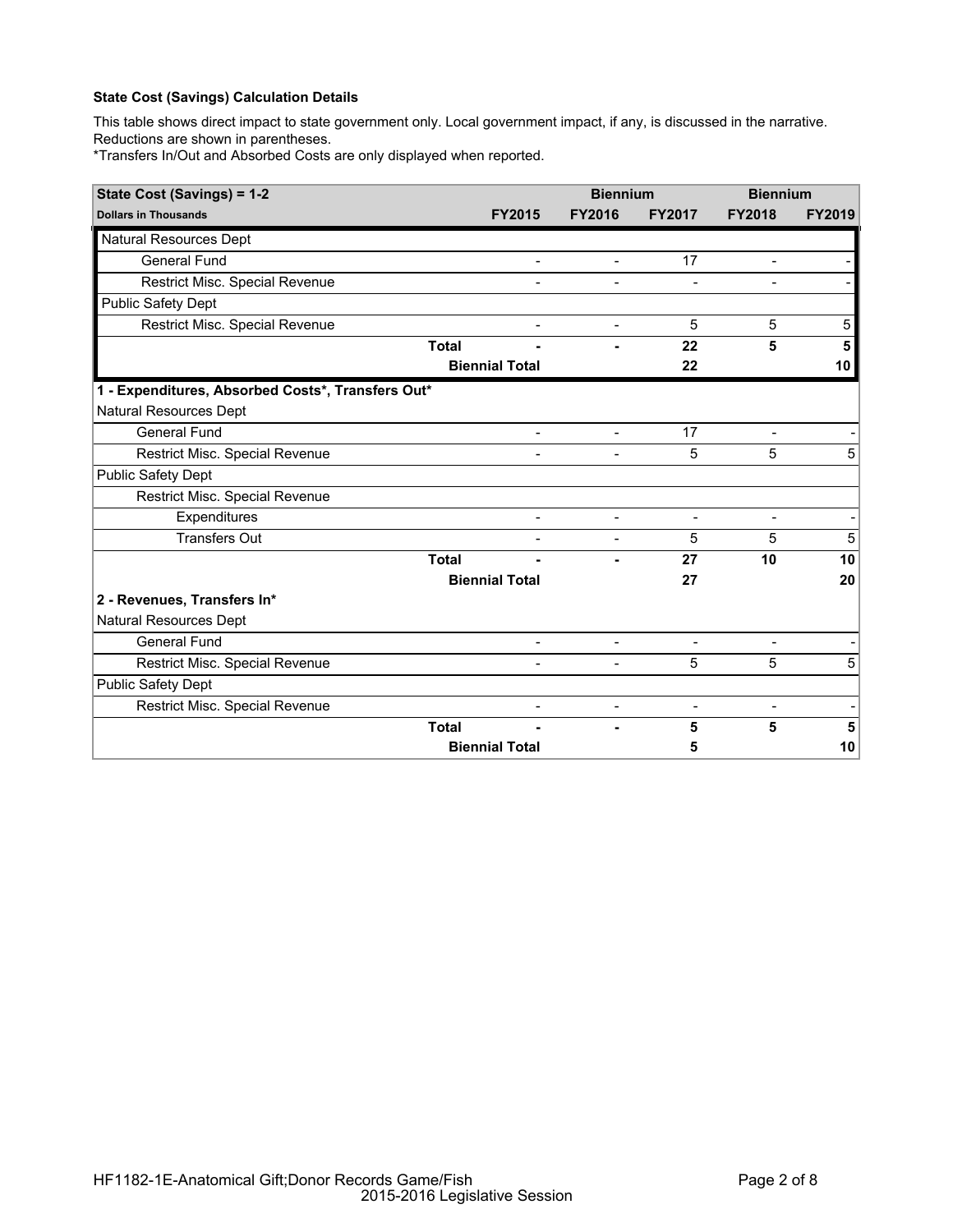**HF1182 - 1E - "Anatomical Gift;Donor Records Game/Fish"**

| Chief Author:<br>Commitee: | <b>Sarah Anderson</b><br><b>Environment and Natural Resources Policy and Finance</b> | <b>State Fiscal Impact</b>   | <b>Yes</b> | <b>No</b> |
|----------------------------|--------------------------------------------------------------------------------------|------------------------------|------------|-----------|
| Date Completed:<br>Agency: | 04/01/2016<br><b>Public Safety Dept</b>                                              | Expenditures                 | X          |           |
|                            |                                                                                      | Fee/Departmental<br>Earnings |            | X         |
|                            |                                                                                      | <b>Tax Revenue</b>           |            | X         |
|                            |                                                                                      | Information Technology       |            | Х         |
|                            |                                                                                      |                              |            |           |
|                            |                                                                                      | Local Fiscal Impact          |            | Х         |

This table shows direct impact to state government only. Local government impact. if any, is discussed in the narrative. Reductions shown in the parentheses.

| <b>State Cost (Savings)</b>           |       |                          | <b>Biennium</b> |               | <b>Biennium</b> |               |
|---------------------------------------|-------|--------------------------|-----------------|---------------|-----------------|---------------|
| <b>Dollars in Thousands</b>           |       | <b>FY2015</b>            | <b>FY2016</b>   | <b>FY2017</b> | <b>FY2018</b>   | <b>FY2019</b> |
| <b>Restrict Misc. Special Revenue</b> |       | $\overline{\phantom{a}}$ |                 | đ             |                 |               |
|                                       | Total | $\overline{\phantom{a}}$ | -               |               |                 |               |
|                                       |       | <b>Biennial Total</b>    |                 |               |                 |               |
|                                       |       |                          |                 |               |                 |               |

| <b>Full Time Equivalent Positions (FTE)</b> |       |               | <b>Biennium</b> |                          | <b>Biennium</b>          |               |  |
|---------------------------------------------|-------|---------------|-----------------|--------------------------|--------------------------|---------------|--|
|                                             |       | <b>FY2015</b> | <b>FY2016</b>   | <b>FY2017</b>            | <b>FY2018</b>            | <b>FY2019</b> |  |
| <b>Restrict Misc. Special Revenue</b>       |       | -             |                 | $\overline{\phantom{0}}$ | $\overline{\phantom{a}}$ |               |  |
|                                             | Total |               | -               | $\overline{\phantom{a}}$ | $\overline{\phantom{0}}$ |               |  |

# **Executive Budget Officer's Comment**

I have reviewed this fiscal note for reasonableness of content and consistency with MMB's Fiscal Note policies.

EBO Signature: Stewart McMullan ---- Date: 4/1/2016 2:30:21 PM

Phone: 651 201-8026 Email stewart.mcmullan@state.mn.us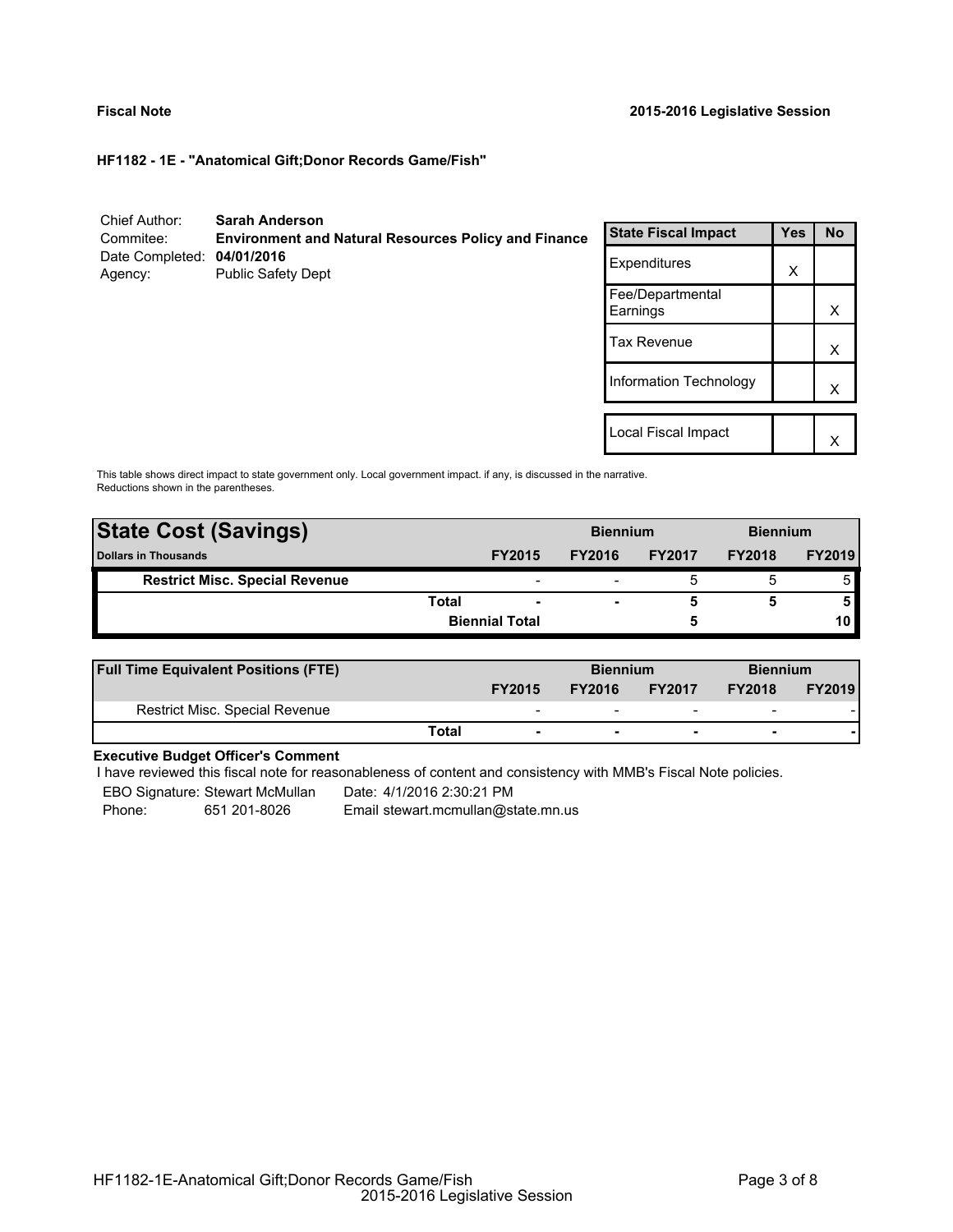# **State Cost (Savings) Calculation Details**

This table shows direct impact to state government only. Local government impact, if any, is discussed in the narrative. Reductions are shown in parentheses.

\*Transfers In/Out and Absorbed Costs are only displayed when reported.

| State Cost (Savings) = 1-2                        |              |                       | <b>Biennium</b> |               | <b>Biennium</b> |               |  |
|---------------------------------------------------|--------------|-----------------------|-----------------|---------------|-----------------|---------------|--|
| <b>Dollars in Thousands</b>                       |              | <b>FY2015</b>         | <b>FY2016</b>   | <b>FY2017</b> | <b>FY2018</b>   | <b>FY2019</b> |  |
| Restrict Misc. Special Revenue                    |              |                       |                 | 5             | 5               | 5             |  |
|                                                   | Total        |                       |                 | 5             | 5               |               |  |
|                                                   |              | <b>Biennial Total</b> |                 | 5             |                 | 10            |  |
| 1 - Expenditures, Absorbed Costs*, Transfers Out* |              |                       |                 |               |                 |               |  |
| Restrict Misc. Special Revenue                    |              |                       |                 |               |                 |               |  |
| Expenditures                                      |              |                       |                 |               |                 |               |  |
| <b>Transfers Out</b>                              |              |                       |                 | 5             | 5               | 5             |  |
|                                                   | <b>Total</b> |                       | ۰               | 5             | 5               | 5             |  |
|                                                   |              | <b>Biennial Total</b> |                 | 5             |                 | 10            |  |
| 2 - Revenues, Transfers In*                       |              |                       |                 |               |                 |               |  |
| Restrict Misc. Special Revenue                    |              |                       |                 |               |                 |               |  |
|                                                   | <b>Total</b> |                       |                 |               |                 |               |  |
|                                                   |              | <b>Biennial Total</b> |                 |               |                 |               |  |

# **Bill Description**

This legislation modifies Minnesota Statutes to allow the Department of Natural Resources (DNR) to offer an anatomical gift option to hunting and fishing license applicants. The Department of Public Safety (DPS) fiscal note is addressing the changes to MS 171.075 Anatomical gift account.

## **Assumptions**

Assumes an effective date of March 1, 2017.

Assumes DNR will incur administrative implementation and on-going costs.

Assumes DPS will reimburse DNR and any other state agency that will implement an anatomical gift and donation program in the future for their administrative implementation costs.

Assumes all cost reimbursements paid to other state agencies will reduce anatomical gift account funds available for DPS education grants.

## **Expenditure and/or Revenue Formula**

Misc Special Revenue transfer out:

Estimated annual administrative cost reimbursement to DNR of \$5,000

## **Long-Term Fiscal Considerations**

The DVS budget is fee-based and must cover the cost of business through fees collected. Any increase in expenses may require increasing fees.

# **Local Fiscal Impact**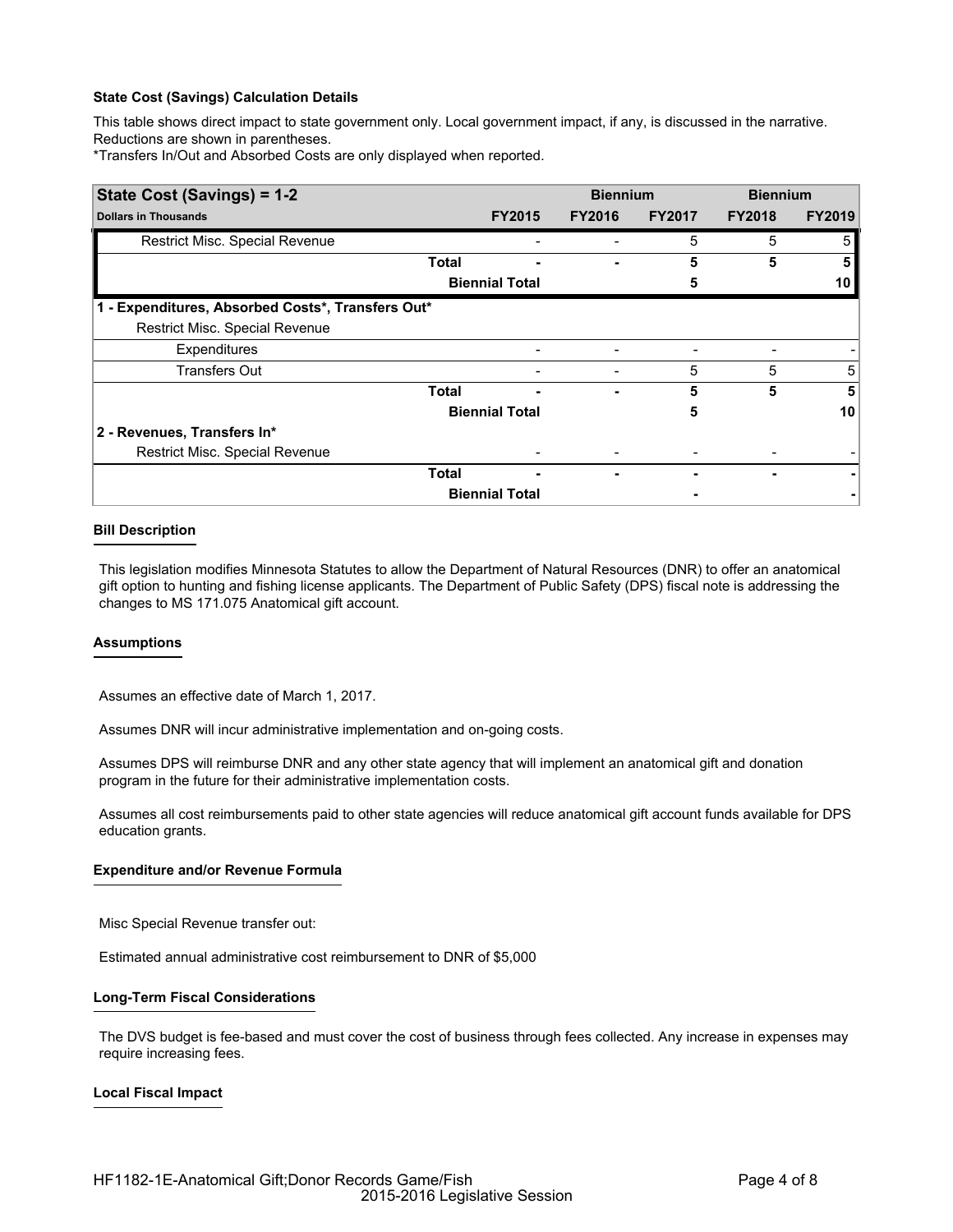# **References/Sources**

**Agency Contact:** Dawn Olson 651-201-7580 **Agency Fiscal Note Coordinator Signature:** Larry Freund **Date:** 4/1/2016 11:54:56 AM **Phone:** 651 201-7050 **Email:** Larry.Freund@state.mn.us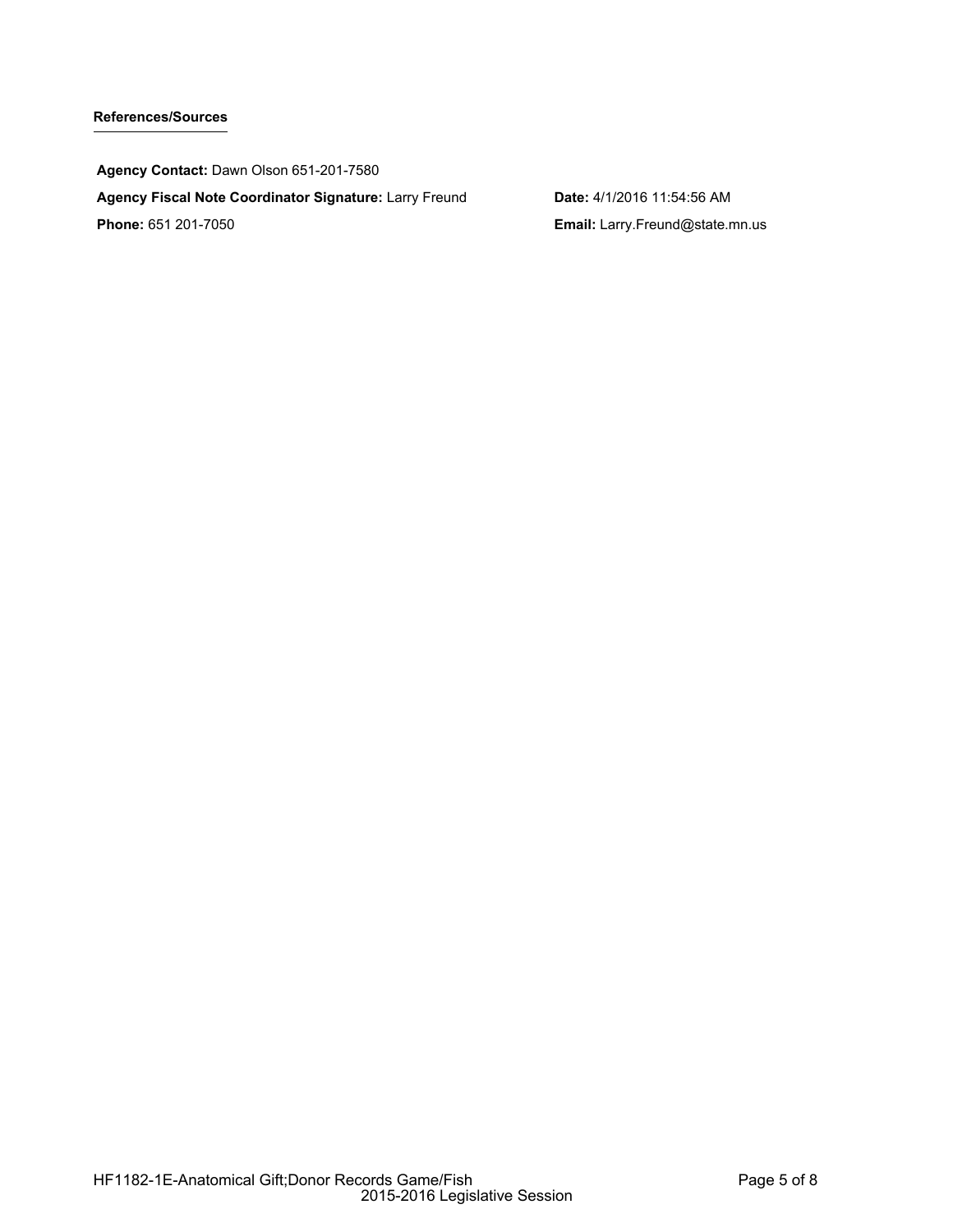**HF1182 - 1E - "Anatomical Gift;Donor Records Game/Fish"**

| Chief Author:<br>Commitee:            | <b>Sarah Anderson</b><br><b>Environment and Natural Resources Policy and Finance</b> | <b>State Fiscal Impact</b>   | <b>Yes</b> | <b>No</b> |
|---------------------------------------|--------------------------------------------------------------------------------------|------------------------------|------------|-----------|
| Date Completed: 04/01/2016<br>Agency: | <b>Natural Resources Dept</b>                                                        | Expenditures                 | X          |           |
|                                       |                                                                                      | Fee/Departmental<br>Earnings |            | X         |
|                                       |                                                                                      | <b>Tax Revenue</b>           |            | X         |
|                                       |                                                                                      | Information Technology       |            | X         |
|                                       |                                                                                      | Local Fiscal Impact          |            |           |
|                                       |                                                                                      |                              |            | Χ         |

This table shows direct impact to state government only. Local government impact. if any, is discussed in the narrative. Reductions shown in the parentheses.

| <b>State Cost (Savings)</b>           |       |                          | <b>Biennium</b> |                          | <b>Biennium</b>          |               |
|---------------------------------------|-------|--------------------------|-----------------|--------------------------|--------------------------|---------------|
| <b>Dollars in Thousands</b>           |       | <b>FY2015</b>            | <b>FY2016</b>   | <b>FY2017</b>            | <b>FY2018</b>            | <b>FY2019</b> |
| <b>General Fund</b>                   |       | $\overline{\phantom{0}}$ |                 |                          | $\overline{\phantom{a}}$ |               |
| <b>Restrict Misc. Special Revenue</b> |       | $\overline{\phantom{0}}$ |                 | $\overline{\phantom{0}}$ | $\overline{\phantom{a}}$ |               |
|                                       | Total | $\overline{\phantom{0}}$ |                 |                          |                          |               |
|                                       |       | <b>Biennial Total</b>    |                 | 17                       |                          |               |

| <b>Full Time Equivalent Positions (FTE)</b> |                          | <b>Biennium</b> |                          | <b>Biennium</b>          |               |
|---------------------------------------------|--------------------------|-----------------|--------------------------|--------------------------|---------------|
|                                             | <b>FY2015</b>            | <b>FY2016</b>   | <b>FY2017</b>            | <b>FY2018</b>            | <b>FY2019</b> |
| General Fund                                | -                        | -               | .02                      | .0 <sup>1</sup>          | .01           |
| <b>Restrict Misc. Special Revenue</b>       | $\overline{\phantom{0}}$ | -               | $\overline{\phantom{0}}$ | $\overline{\phantom{a}}$ |               |
| Total                                       | ۰                        |                 | .02                      | .01                      |               |

## **Executive Budget Officer's Comment**

-

I have reviewed this fiscal note for reasonableness of content and consistency with MMB's Fiscal Note policies.

EBO Signature: Michelle Mitchell Date: 4/1/2016 2:34:49 PM

Phone: 651 201-8025 Email michelle.mitchell@state.mn.us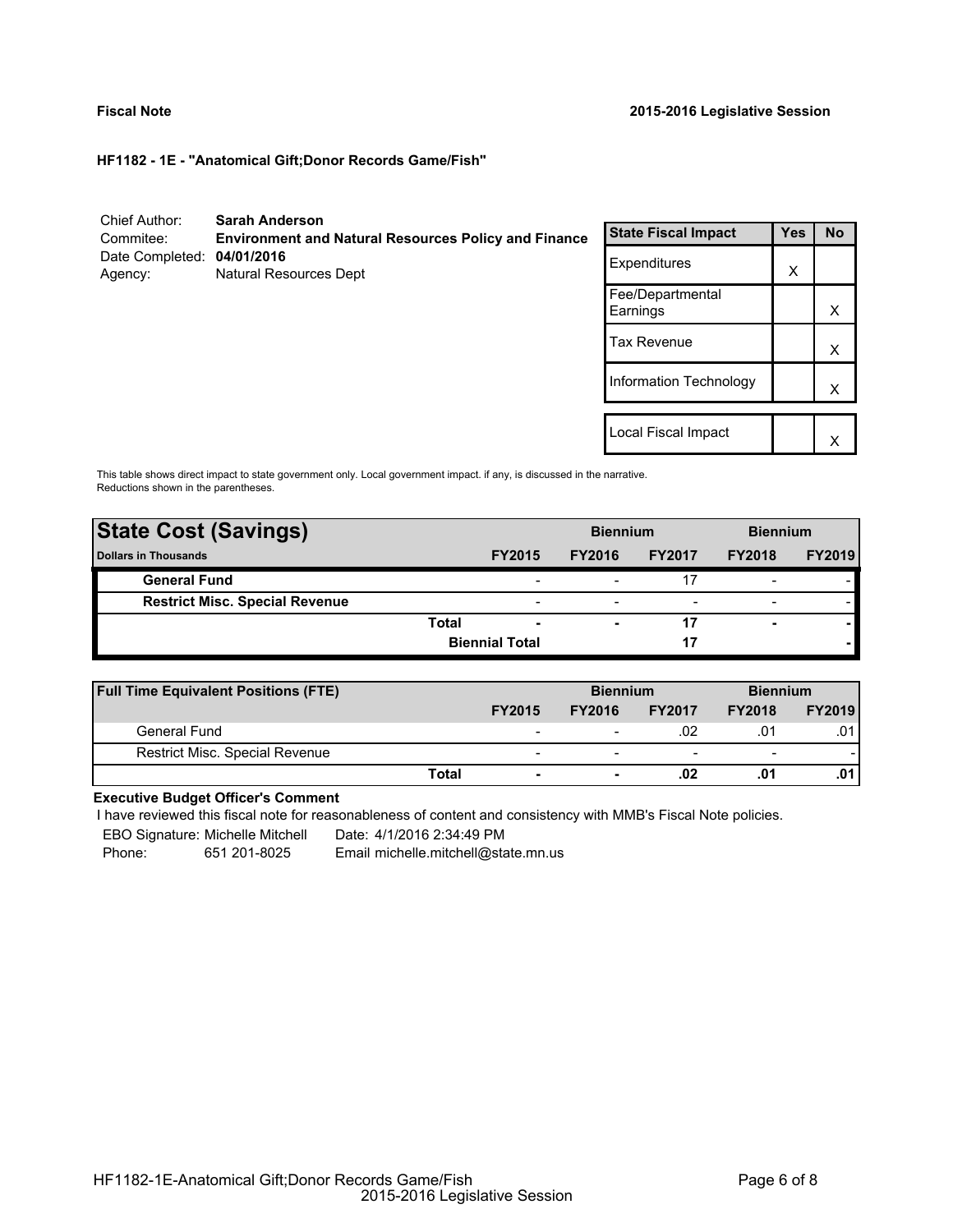# **State Cost (Savings) Calculation Details**

This table shows direct impact to state government only. Local government impact, if any, is discussed in the narrative. Reductions are shown in parentheses.

\*Transfers In/Out and Absorbed Costs are only displayed when reported.

| State Cost (Savings) = 1-2                        |                       |                       | <b>Biennium</b> |               | <b>Biennium</b> |               |
|---------------------------------------------------|-----------------------|-----------------------|-----------------|---------------|-----------------|---------------|
| <b>Dollars in Thousands</b>                       |                       | <b>FY2015</b>         | <b>FY2016</b>   | <b>FY2017</b> | <b>FY2018</b>   | <b>FY2019</b> |
| General Fund                                      |                       |                       | Ξ.              | 17            |                 |               |
| Restrict Misc. Special Revenue                    |                       |                       |                 |               |                 |               |
|                                                   | <b>Total</b>          | ۰                     |                 | 17            |                 |               |
|                                                   |                       | <b>Biennial Total</b> |                 | 17            |                 |               |
| 1 - Expenditures, Absorbed Costs*, Transfers Out* |                       |                       |                 |               |                 |               |
| <b>General Fund</b>                               |                       |                       |                 | 17            |                 |               |
| Restrict Misc. Special Revenue                    |                       |                       |                 | 5             | 5               | 5             |
|                                                   | <b>Total</b>          |                       |                 | 22            | 5               | 5             |
|                                                   |                       | <b>Biennial Total</b> |                 | 22            |                 | 10            |
| 2 - Revenues, Transfers In*                       |                       |                       |                 |               |                 |               |
| <b>General Fund</b>                               |                       |                       |                 |               |                 |               |
| Restrict Misc. Special Revenue                    |                       |                       |                 | 5             | 5               | 5             |
|                                                   | <b>Total</b>          |                       |                 | 5             | 5               | 5             |
|                                                   | <b>Biennial Total</b> |                       |                 | 5             |                 | 10            |

## **Bill Description**

This bill modifies Government Data Practices natural resources data coded elsewhere and creates 97A.408 for Anatomical Gift option; Education. It provides an option for hunters and anglers to make an organ donation designation during an online hunting or fishing sale and be reimbursed from Public Safety for associated costs. It requires the DNR website to provide a link to a federally designated organ procurement organization web site and provide educational materials targeting those who hunt and fish.

## **Assumptions**

Current DPS donation revenues will be used to reimburse the costs incurred for implementing the online anatomical gift program incurred after March 1, 2017. All initial costs incurred prior to March 1, 2017 will be shown in this note as a new general fund expense.

This bill allows an online purchaser to indicate a desire to make an anatomical gift donation during a hunting and/or fishing license sale. Currently an estimated 57,000 transactions occur online. DNR assumes that in order to implement this provision, the purchaser will be presented with a screen during the sales process that would include required text and a checkbox for those who desire to make an anatomical gift.

If checked, the private name and address of the donor will be shared with the organ procurement organization.

If unchecked, the purchaser will continue with the online sales process and the information will not be shared with the organ procurement organization.

This bill requires the DNR to provide education regarding anatomical donation by distributing information about organ and tissue donation and how to register as a donor.

Current regulation books are at maximum capacity for existing number of pages. There is a minimum page addition requirement of 8 pages for hunting or fishing regulation books and 4 pages for waterfowl regulation books. Adding a page